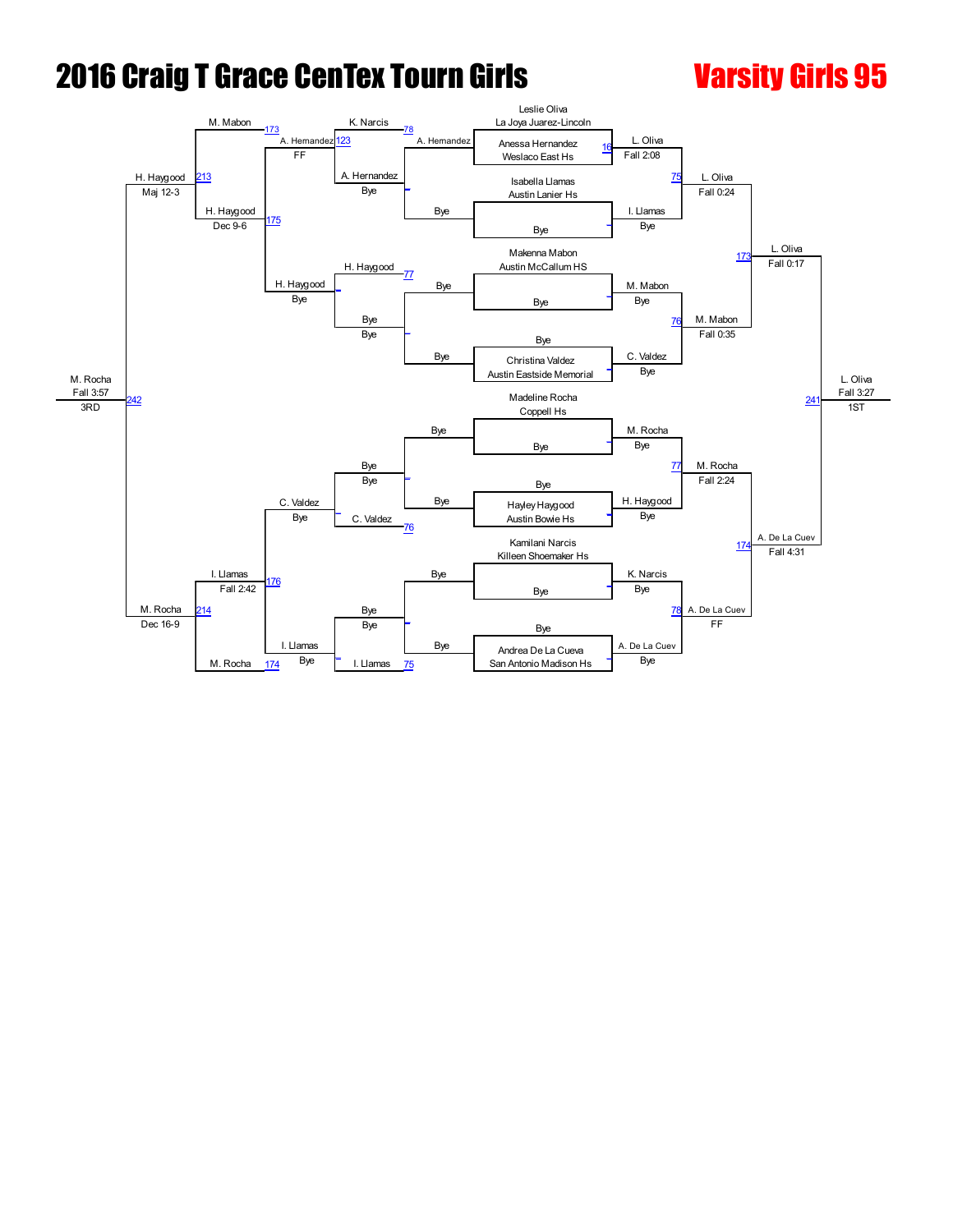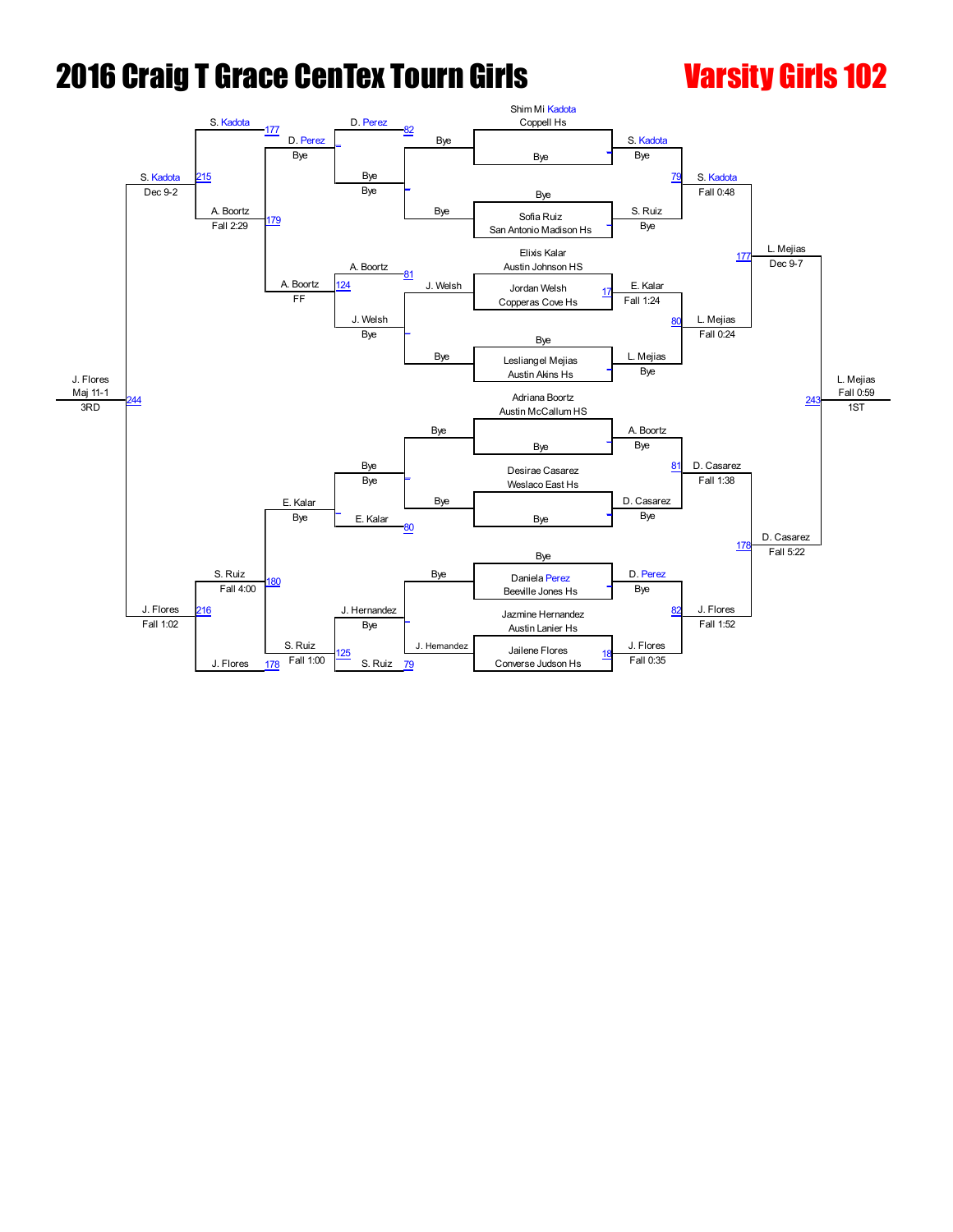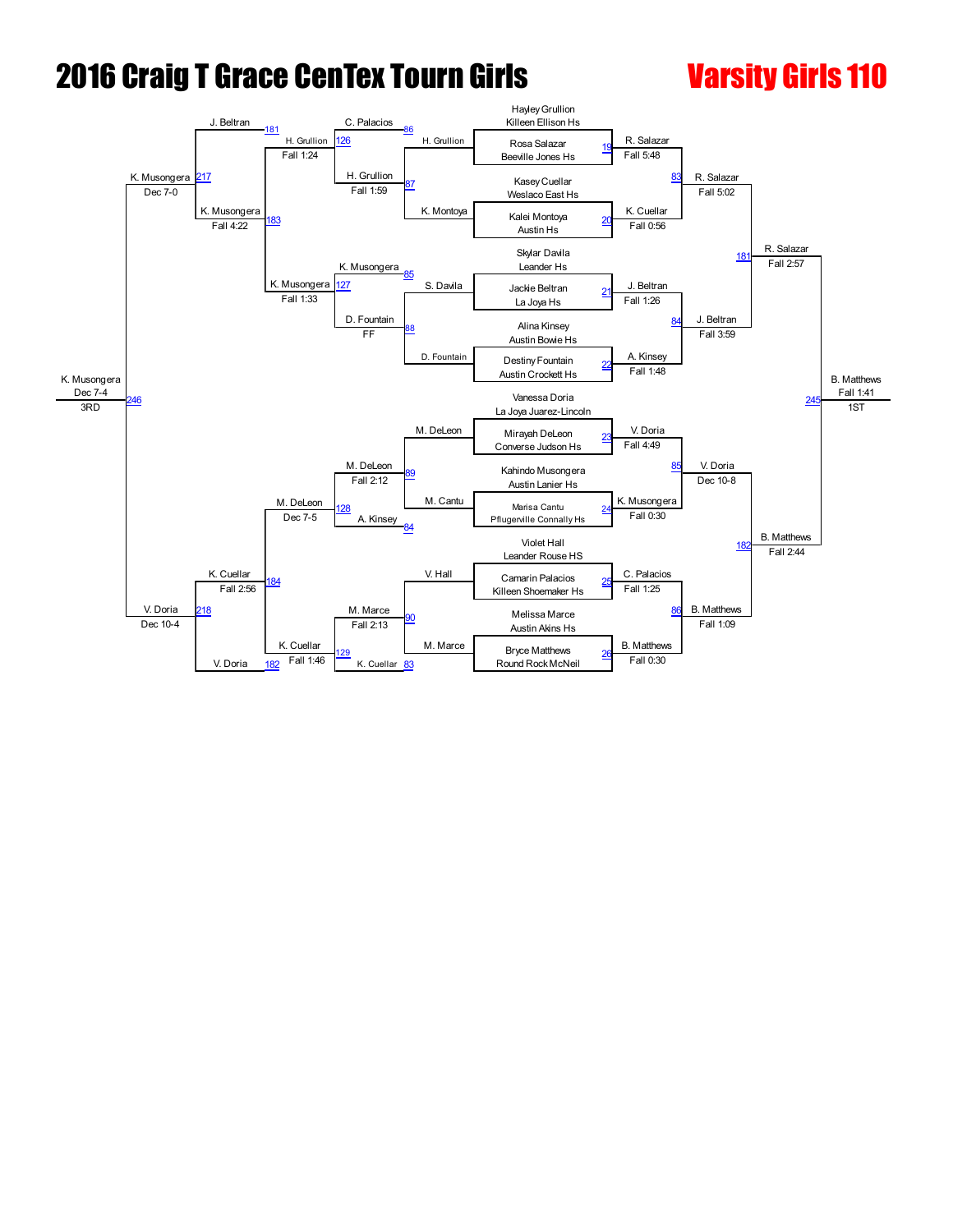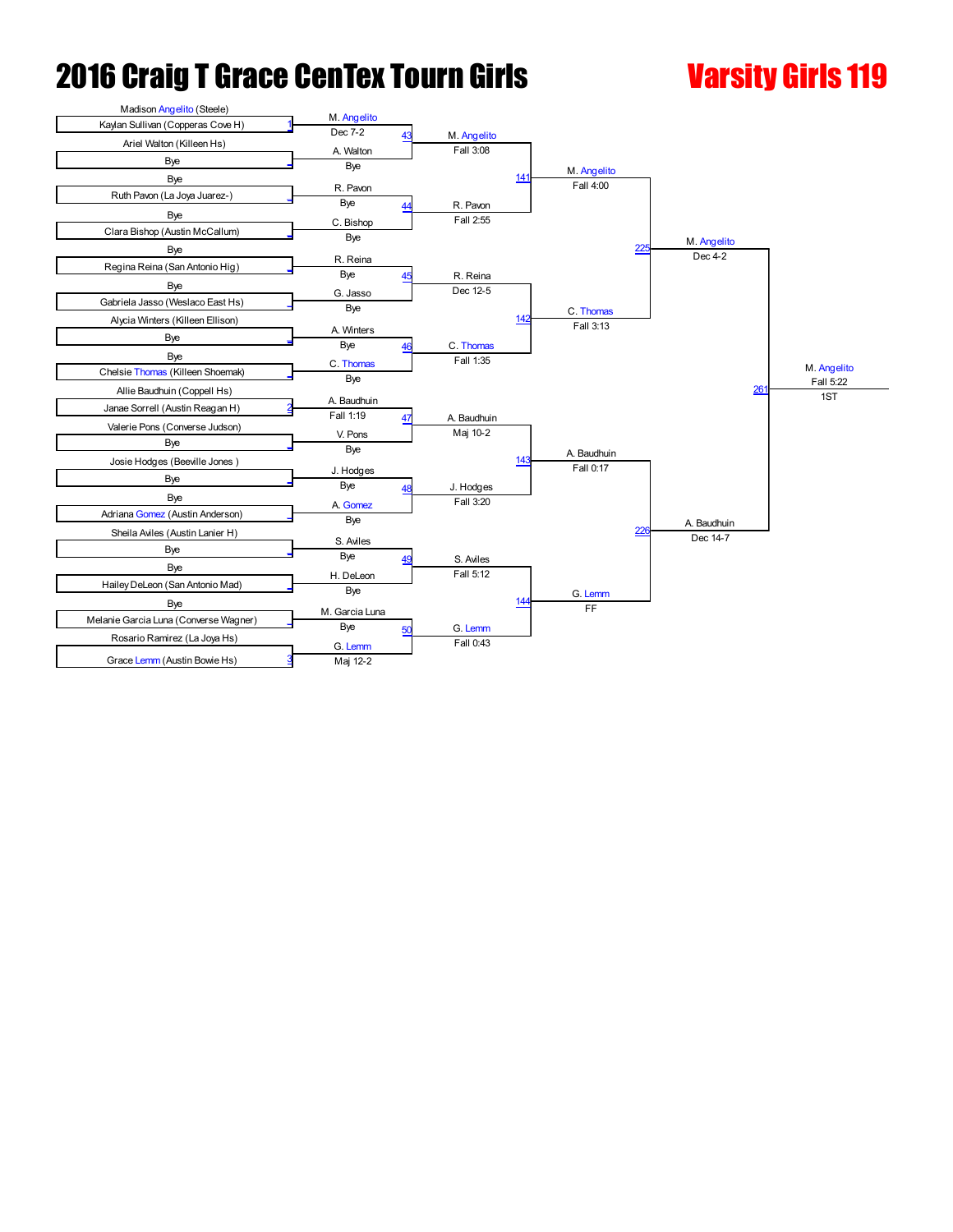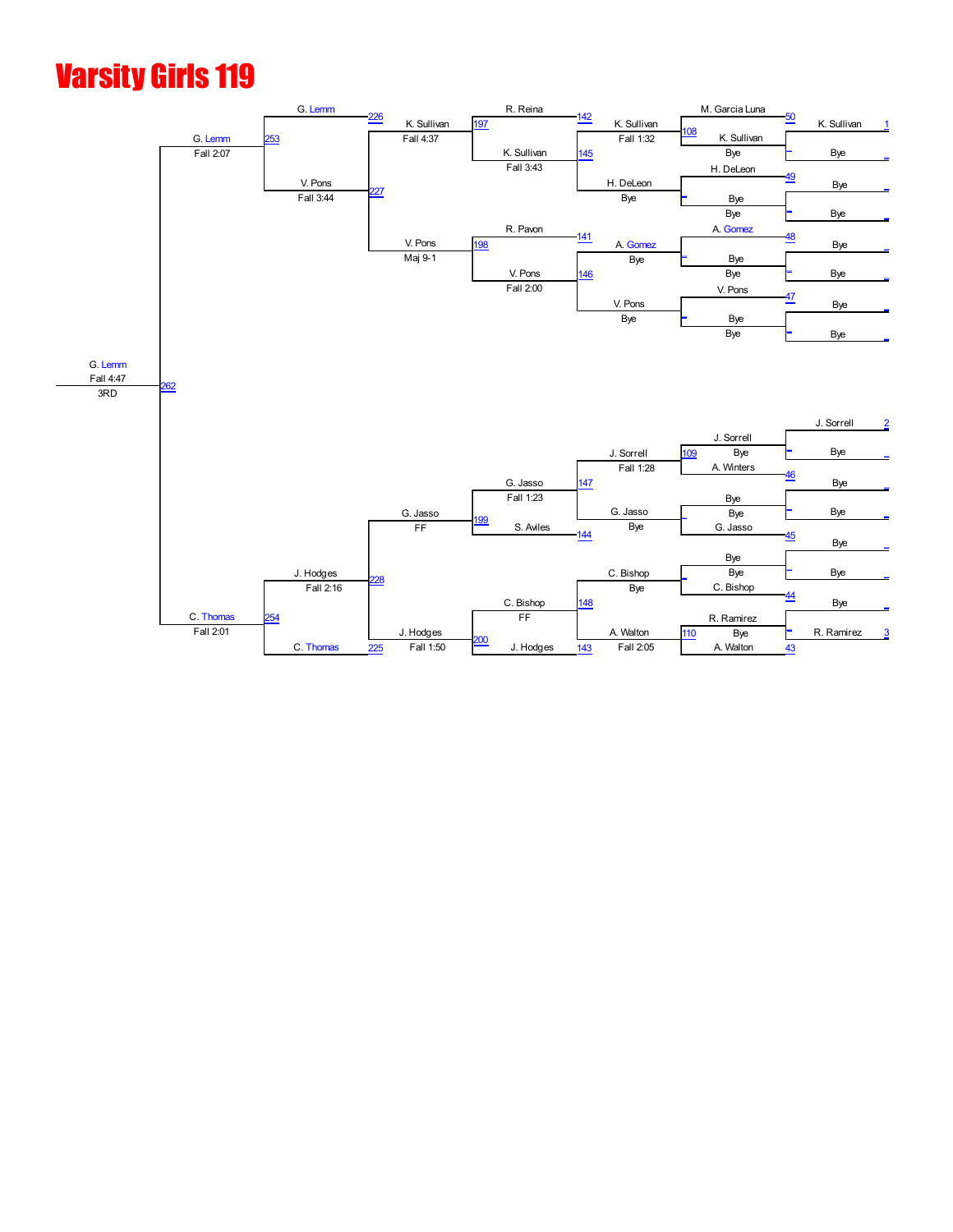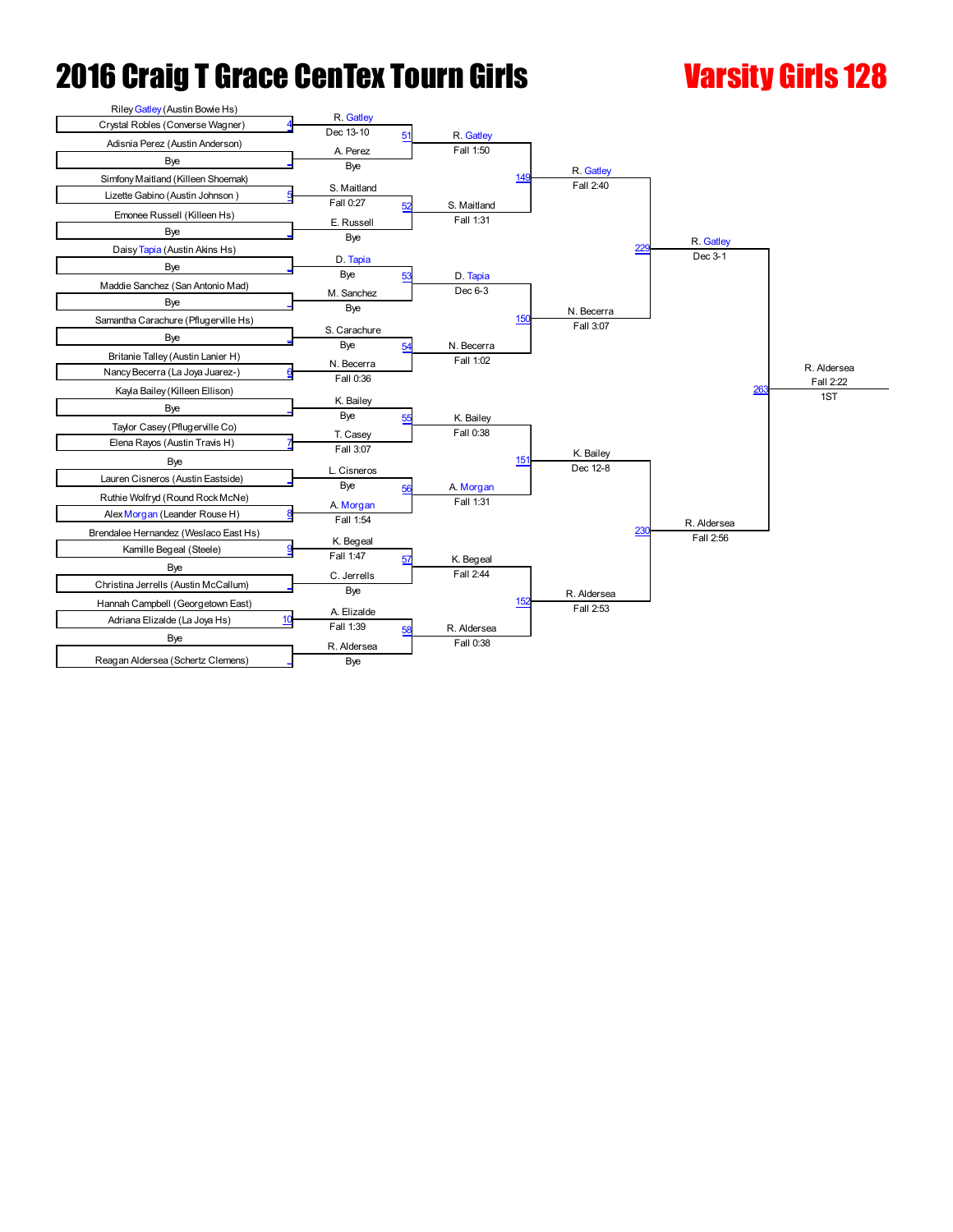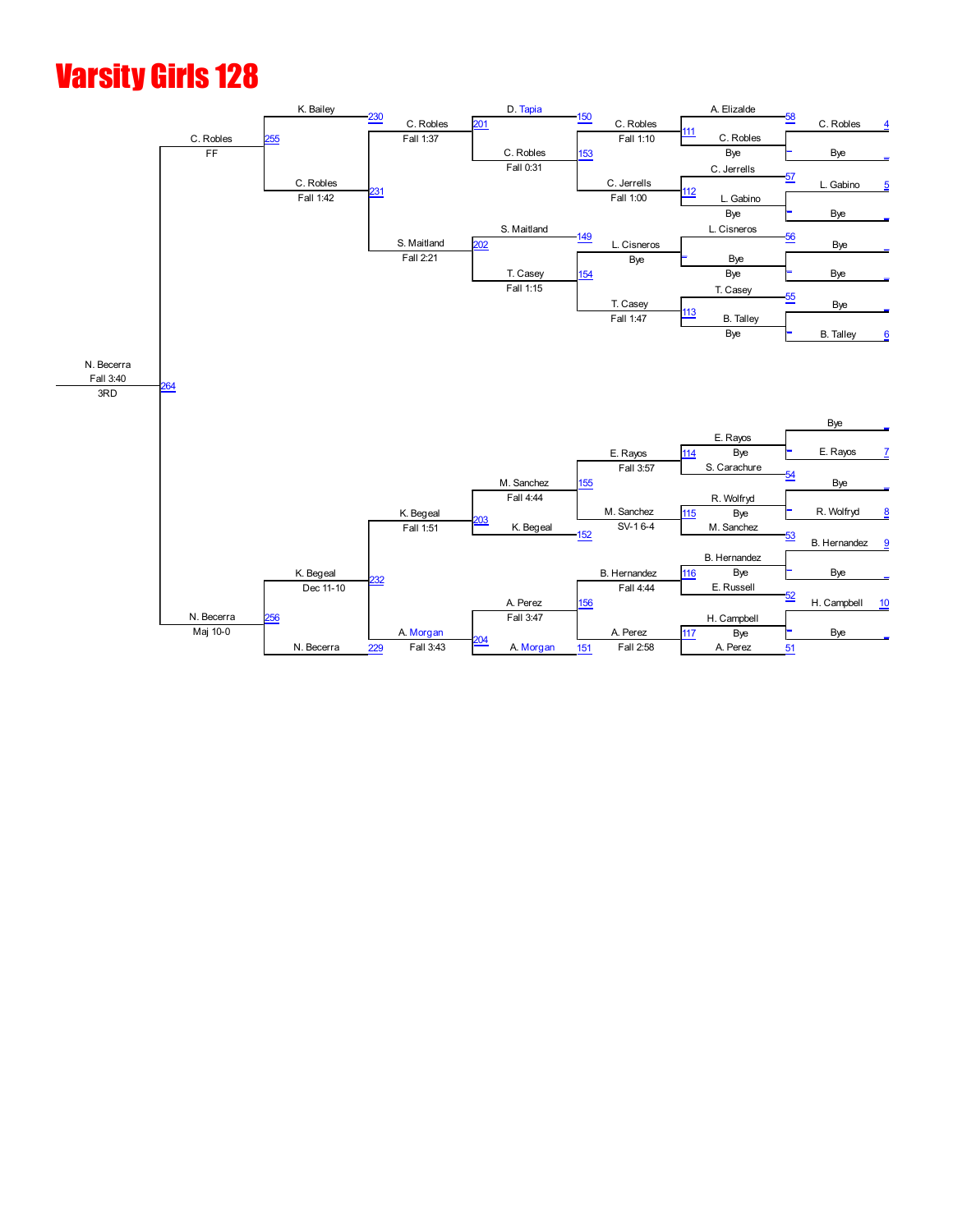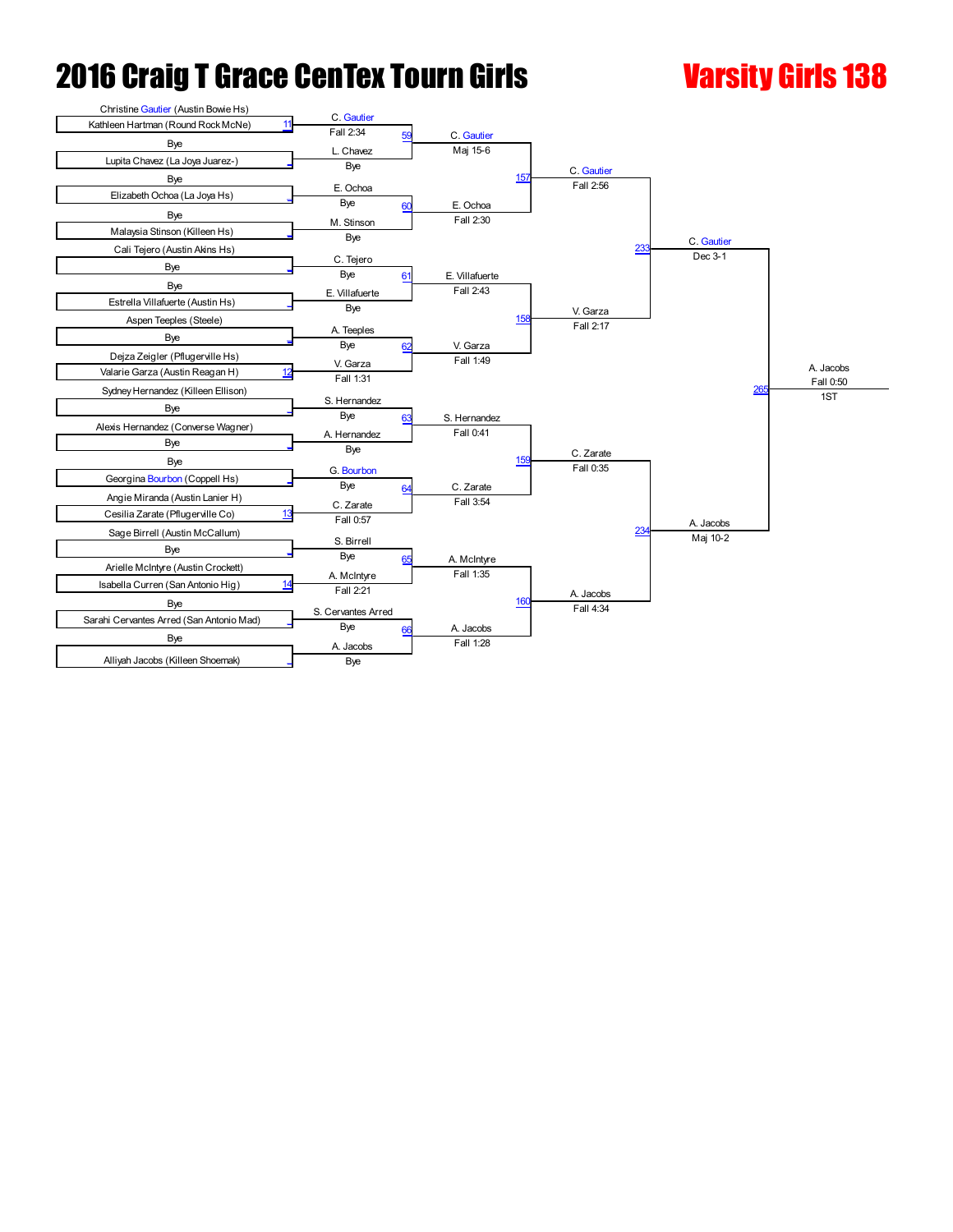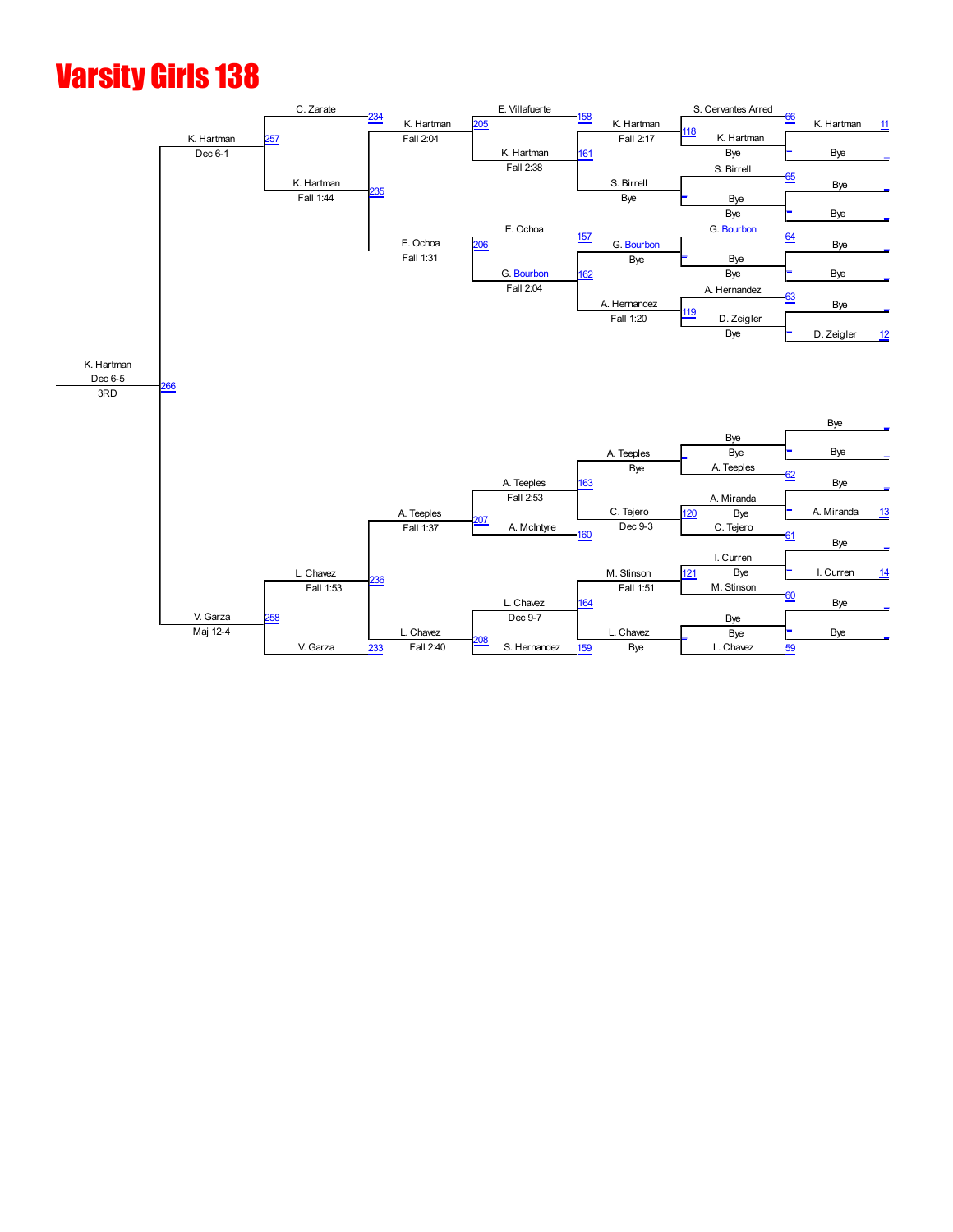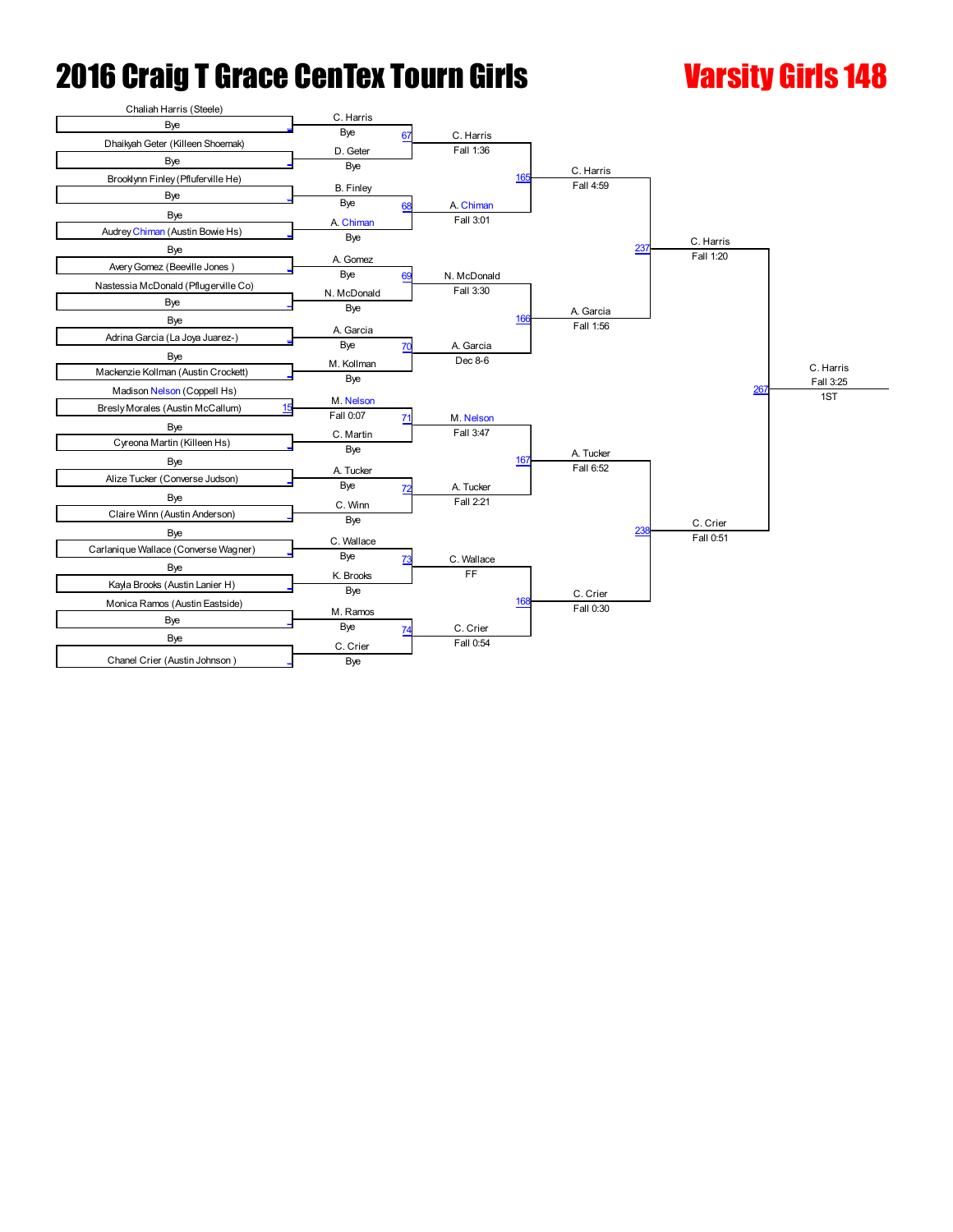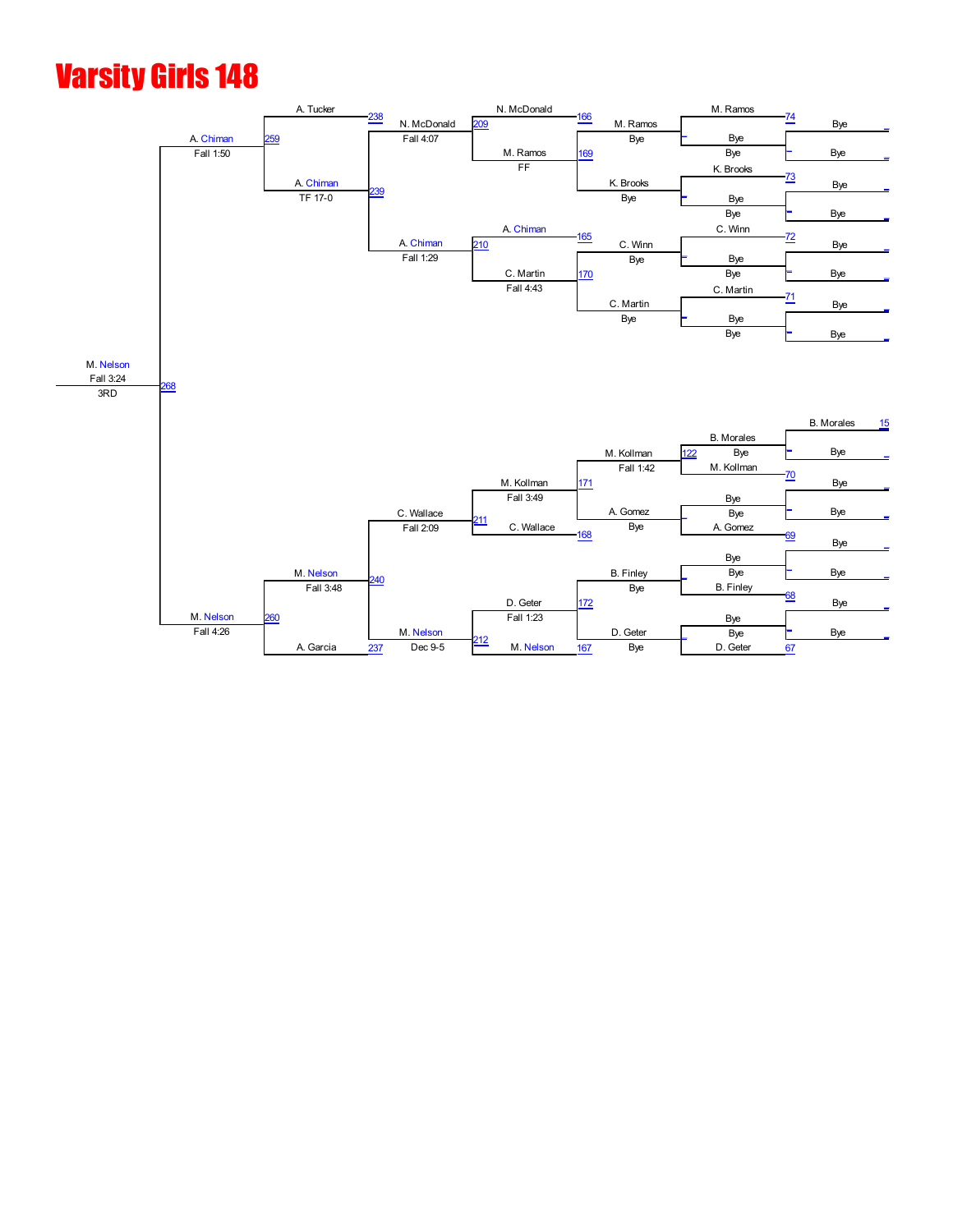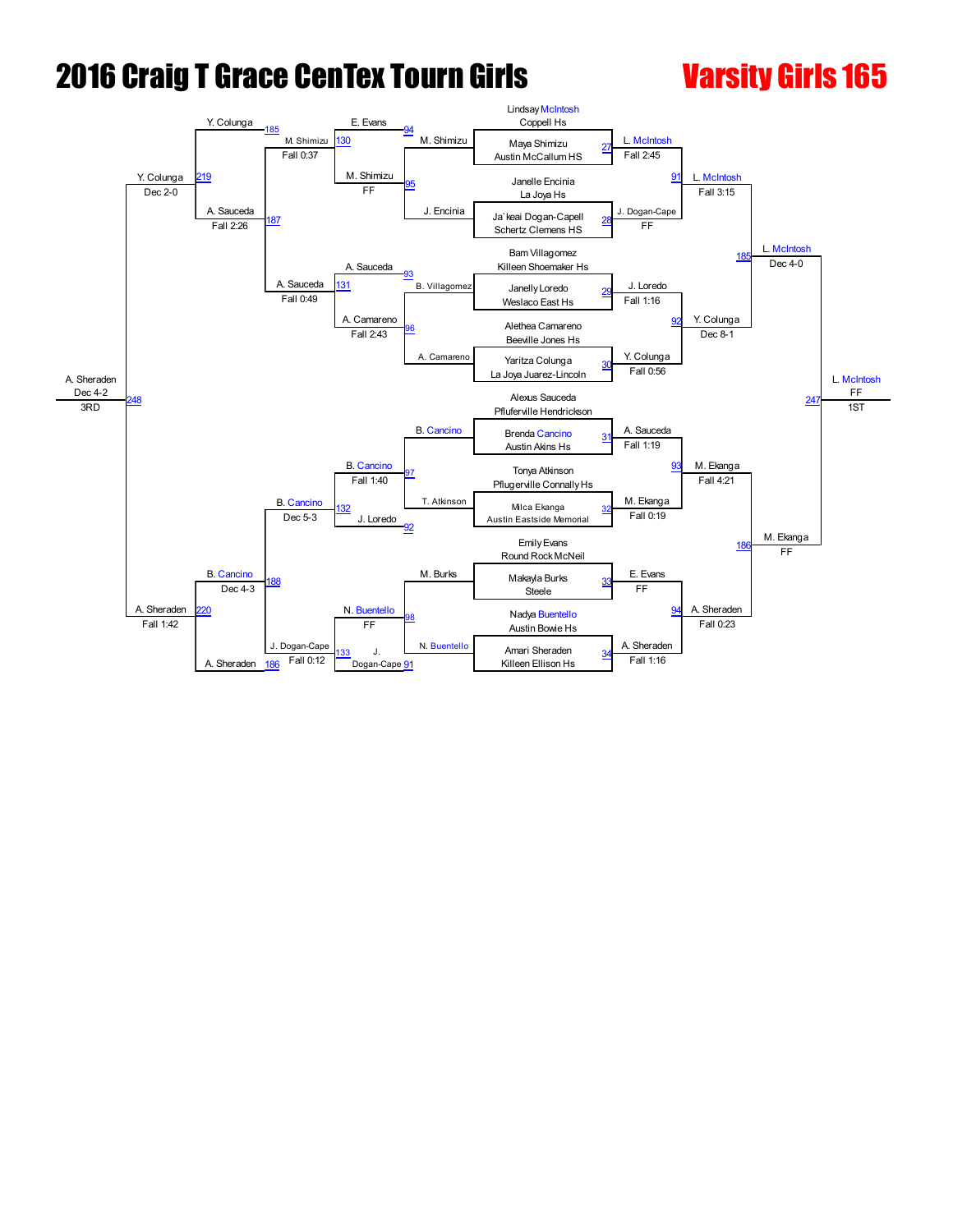![](_page_12_Figure_2.jpeg)